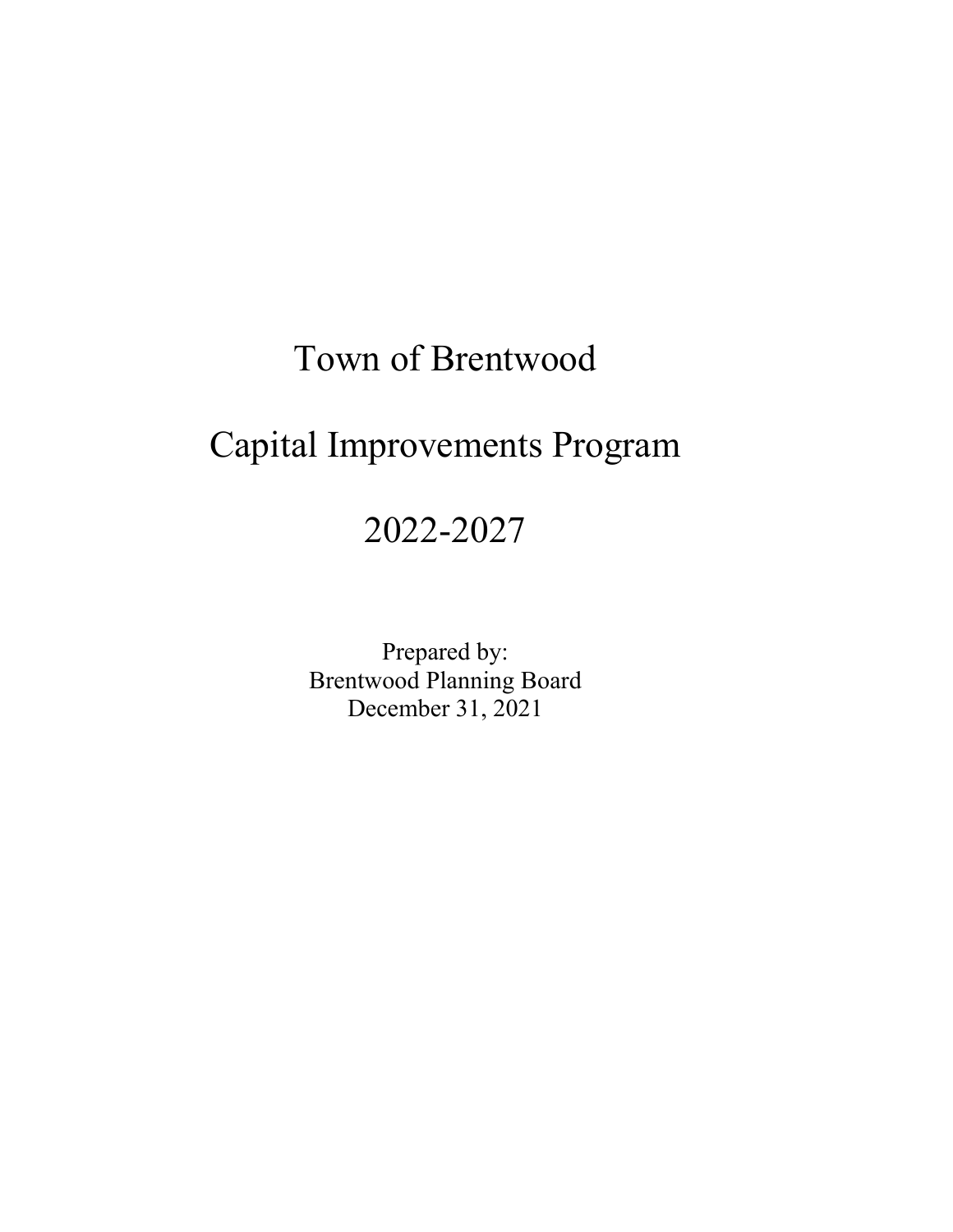## *Acknowledgements*

*Members of the Brentwood Planning Board:* Bruce Stevens, Chairman Jon Morgan, Board of Selectmen's representative Kevin Johnston, Vice Chairman Paul Kleinman Mark Kennedy Kristin Aldred Cheek Doug Finan Brian West, Alternate David Menter, Alternate

The Brentwood Planning Board endorsed this Capital Improvements Program by unanimous vote at their Planning Board public hearing of January 6, 2022.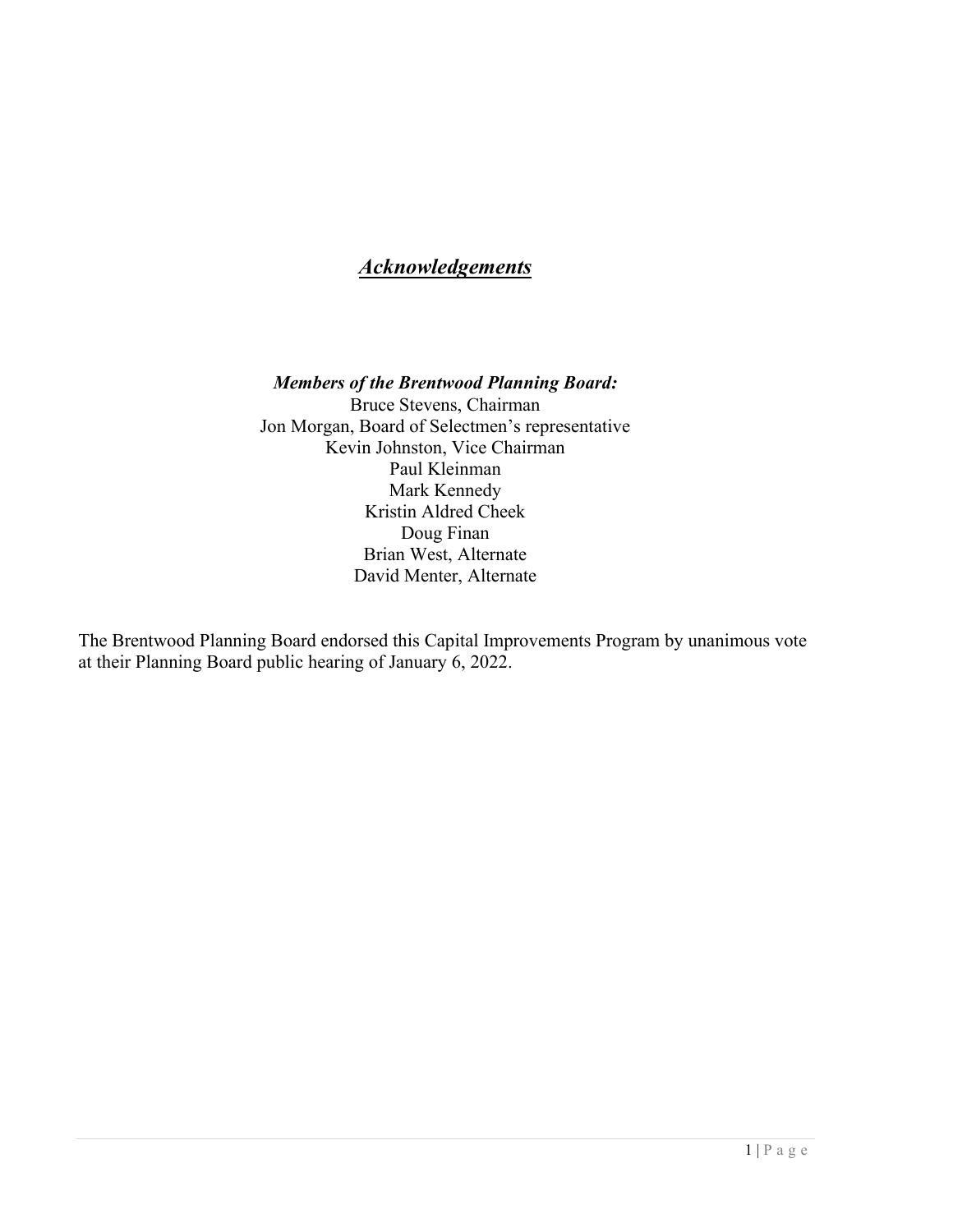## **CAPITAL IMPROVEMENTS PROGRAM BRENTWOOD, NEW HAMPSHIRE**

## **I. INTRODUCTION**

The Town officials in Brentwood, like their counterparts in other communities in New Hampshire, expend a great deal of effort each year establishing a municipal budget. This budget must realistically balance the ever-increasing needs and costs of delivering services to their constituents while at the same time staying within the financial constraints mandated by available tax revenues. In an acknowledgment of the precariousness of the annual budgetary process, the General Court authorized the use of a Capital Improvements Program (CIP) to aid town officials in scheduling the investment of Town resources.

New Hampshire RSA 674:5-7 provide legal guidance as to authorization, purpose, description and preparation of the CIP. Undertaking a CIP can only be done after authorization to do so is granted by the local legislative body. This was done by a vote of the residents of Brentwood at the annual Town Meeting of 1987.

*674:5 Authorization – In a municipality where the planning board has adopted a master plan, the local legislative body may authorize the planning board to prepare and amend a recommended program of municipal capital improvement projects projected over a period of at least 6 years. As an alternative, the legislative body may authorize the governing body of a municipality to appoint a capital improvement program committee, which shall include at least one member of the planning board and may include but not be limited to other members of the planning board, the budget committee, or the town or city governing body, to prepare and amend a recommended program of municipal capital improvement projects projected over a period of at least 6 years. The capital improvements program may encompass major projects being currently undertaken or future projects to be undertaken with federal, state, county and other public funds. The sole purpose and effect of the capital improvements program shall be to aid the mayor or selectmen and the budget committee in their consideration of the annual budget.*

Although this document must have the authorization of the local legislative body, its use, once completed, is entirely advisory. The document is structured to provide a multi-year (at least six) recommended program of major capital projects and expenditures.

## **II. BRENTWOOD CAPITAL IMPROVEMENT PROGRAM**

The Brentwood Capital Improvements Program is a budgetary document that schedules all anticipated major Town expenditures for a period of six years. The program, when adopted and fully utilized, serves to ensure that the services and facilities necessary to meet the community's needs are provided in accordance with the financial capabilities of Brentwood.

For the purpose of this document, the Brentwood Planning Board determined that a capital improvement is to be defined as: a major, generally non-recurring, expense of \$10,000 or more which falls into one of the following categories: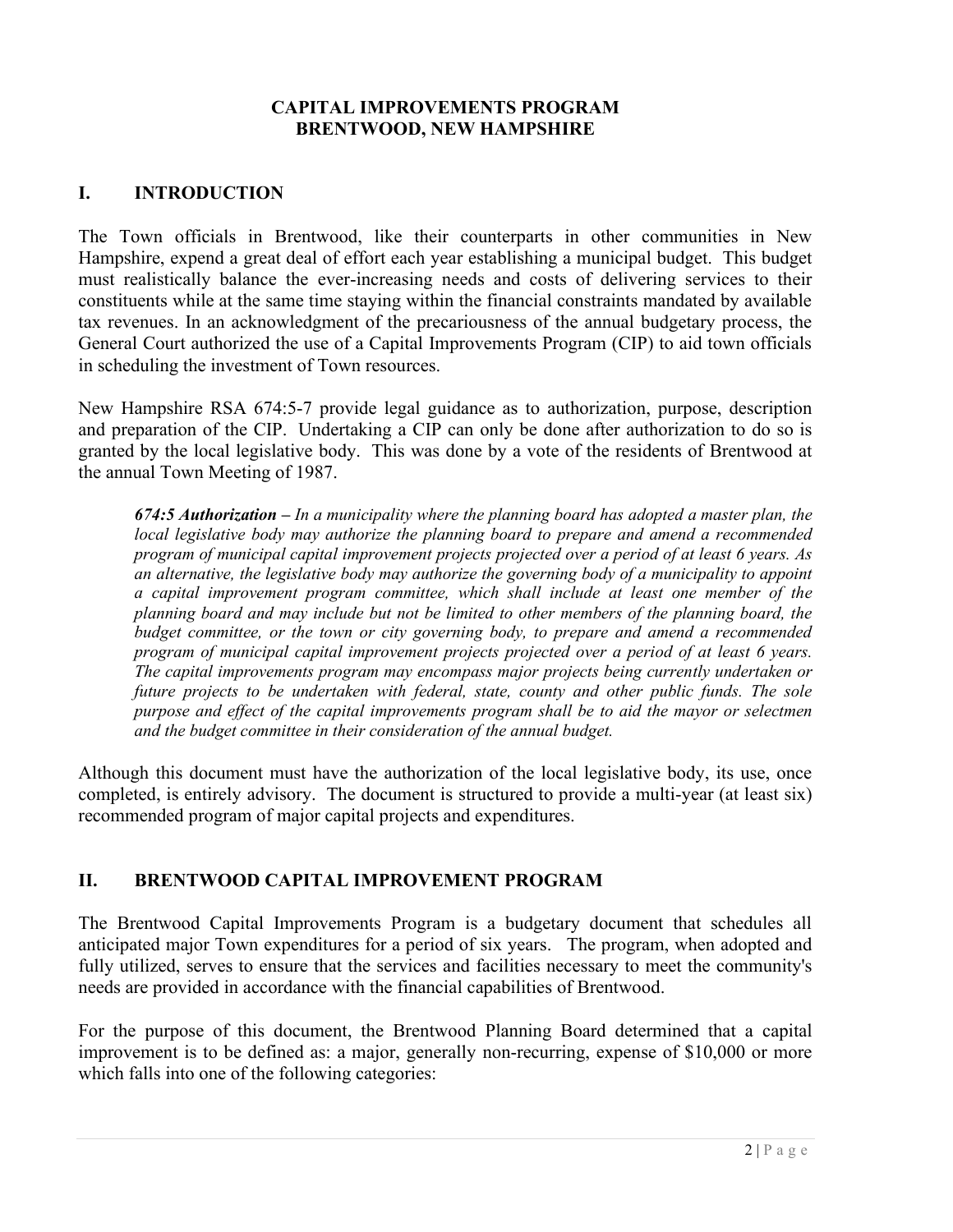- The purchase of land for public purposes
- The purchase, construction, or rehabilitation of a municipal building or facility;
- The construction of roads, drainage facilities, or similar projects;
- The preparation of studies or architectural/engineering plans relative to the above;
- The purchase of vehicles; and
- The purchase of equipment with a life expectancy of over five years

## **Advantages of a Capital Improvement Program**

The adoption and implementation of a CIP offers many advantages:

- **1. Stabilizes year to year variations in capital outlays**. By examining projected operating expenditures and revenues over the six-year period, available funding can be evaluated, and capital projects prioritized and scheduled to temper tax impacts.
- **2. Substantiates the need for development impact fees.** The costs of providing municipal services and infrastructure to new developments which would otherwise not have required Town expenditures can be reasonably passed on to developers as development impact fees.
- **3. Make pre-emptive acquisitions more feasible and defensible**. Anticipating and scheduling land purchases for municipal use, recreation, preservation, etc. will help ensure that opportunities are taken if they arise.
- **4. Supports growth control and impact fee ordinances.** A current Master Plan and CIP are statutory prerequisites for these regulations.
- **5. Facilitates implementation of the Master Plan.** Prioritizing and scheduling of proposed projects over time can eliminate duplication and a random approach to expenditures.
- **6. Provides a total picture of Brentwood's major needs**. Large expenditures will be viewed in the context of other projects, rather than in isolated instances as the needs arise. In this way, activities of municipal departments can be coordinated, and piecemeal expenditures discouraged.
- **7. Establishes a rational and defensible project schedule**. Needs are evaluated and prioritized in light of anticipated revenues.
- **8. Serves as a public information tool**. The CIP is prepared in a public forum and provides sound information on the Town's plans for major expenditures.

After a public hearing is held, the Planning Board adopts the CIP as the guide for capital projects over a six-year period.

Once the program has been adopted, it is reviewed and updated annually by the Planning Board. This is especially important when the voters at Town Meeting do not fund all proposed capital projects. The CIP recommendations for the upcoming year's budget are presented to the Selectmen and Budget Committee. Each annual update adds an additional year to the schedule so that a six-year program period is maintained.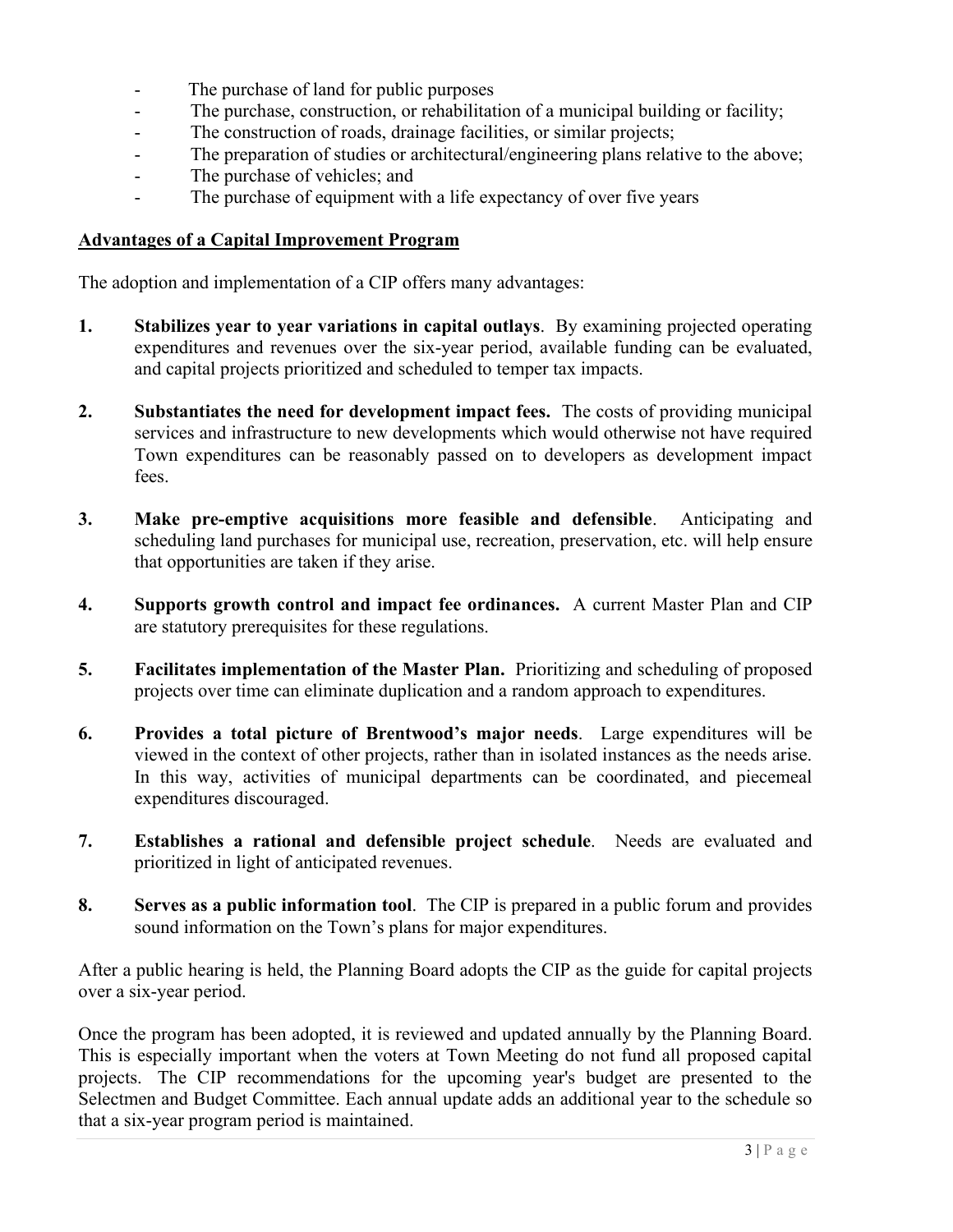The CIP provides Brentwood with an opportunity to schedule future capital expenditures necessary to support the existing and forecast population. At the same time, the Capital Program Budget process is a means of providing input into the Budget Committee Hearings process and Town Meetings, effectively implementing the Master Plan. A Capital Improvement Program and Budget is utilized to realistically measure public expenditure needs to implement programs provided for in the Master Plan and relate them to the Town's growth, then provide for the scheduling for such improvement.

The Capital Budgeting process affords the ability to stabilize the tax rate by spacing programs and payments gradually over a period of time, thus avoiding peaks and valleys in the appropriations necessary, thus stabilizing the tax rate. It is becoming increasingly important, particularly as state and federal funding programs become less and less available to local communities, that alternate sources of funding are sought and utilized.

A CIP can assist Brentwood's measurement of capital expenditures required by proposed developments (even though in conformance with the Zoning Ordinances and Subdivision Regulations) against the Town's ability to provide means necessary to support such new developments. It is through this process that a Planning Board may require off-site improvements in support of development rather than placing burdens of public improvements on the general public. This is especially true when the only beneficiary will be the developer who is proposing the development and those ultimately living in such development.

It is this process that also makes the Town realize that Capital expenditures necessary for new development and expansions of old ones are creating a burden on the public funding process. New developments can be reasonably assessed for their fair share of capital facility needs.

For Brentwood to provide services without unduly burdening its financial capability, the Town should use a managed growth process. State Statutes require that a community, before exercising growth management, adopt a Master Plan and a Capital Improvement Program. The CIP must not merely indicate a community's inability to provide for rapid growth, but also indicate how financial planning can meet needs arising from future community growth.

Once the Planning Board has adopted a Capital Improvement Program and outlined a capital budget for the Town to consider, efforts toward community growth management must be related to the CIP process. The Planning Board measures new and proposed development, determining its inappropriateness in a schedule of timing, or its appropriateness in keeping with the community's ability to provide services, as well as its relationship to growing physical development.

It is through these means that the Planning Board can measure the need for off-site improvements such as road and traffic safety, can assess the impact of a proposed development, and can provide for orderly development of the community and implementation of the community's Master Plan.

The CIP is a stand-alone planning document, the use of which is voluntary by the Town. However, it is important to note that it is complementary to the Town's Master Plan. The major facility upgrades programmed in the CIP for the police department is discussed in the community facilities chapter of the Master Plan. Reasons for constructing this improvement are offered as long-term planning goals for the Police Department. The CIP serves as a mechanism to help bring about these community improvements in a financially responsible way.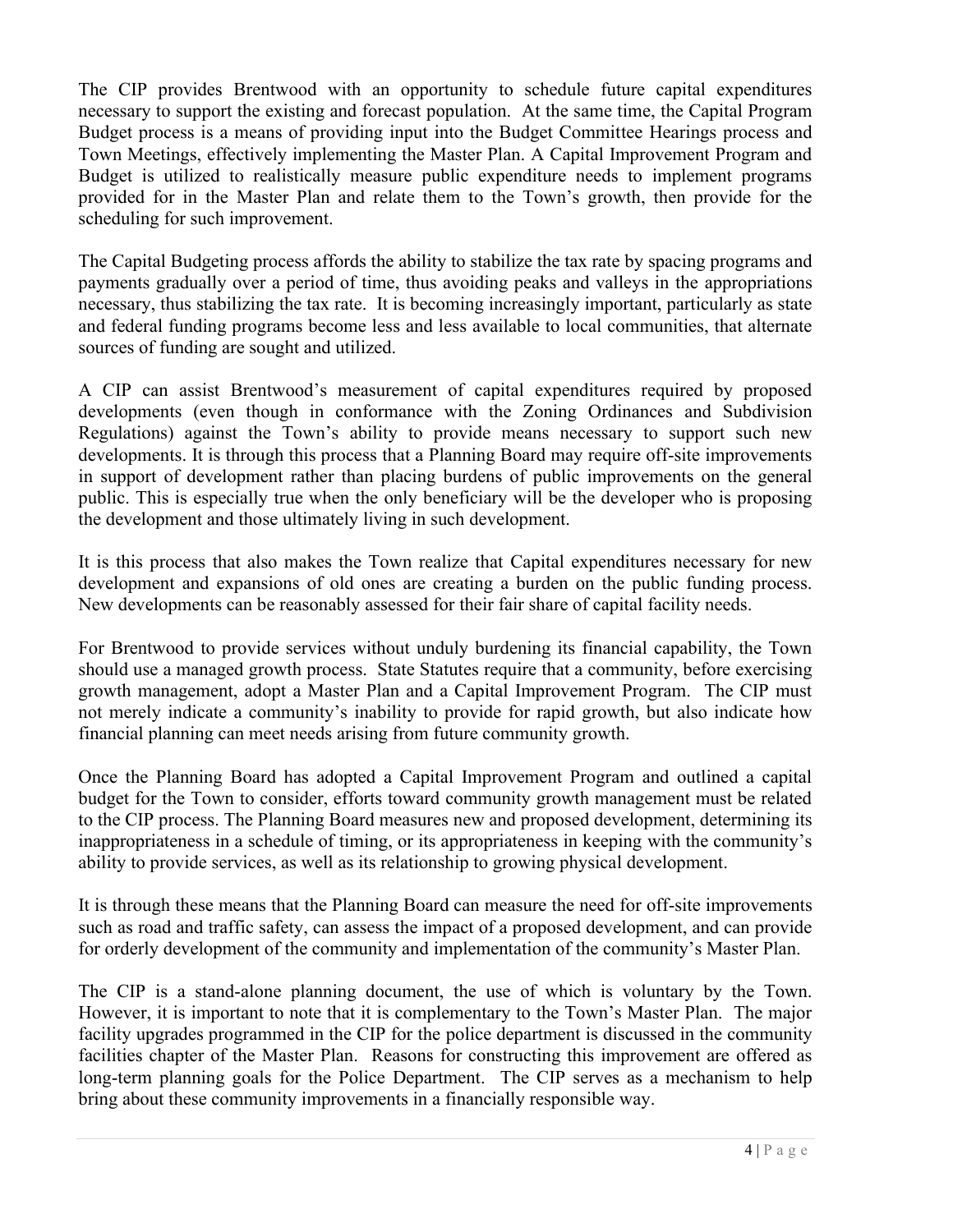While Brentwood has demonstrated a commitment to wise land-use planning through the implementation of its Master Plans and resulting regulations, the Planning Board must continue its effort to manage its rate of growth. The CIP helps to do this in a structured manner.

## **Financial Capacity and Method of Financing**

Town expenditures can be grouped into two broad categories -- operating and capital. Operating expenses include such items as salaries, utilities, insurance, rent, equipment purchases under \$10.000, etc. Capital expenses are restricted to land, vehicles, buildings, equipment that lasts more than 5 years, building renovations and repairs, and road projects which result in long term improvements.

Capital improvements are generally funded in five ways that are explained below: 1) current revenue, 2) general obligation bonds, 3) revenue bonds, 4) capital reserve funds and 5) special revenue sources

- 1. **Current Revenue**: The most commonly used method of financing capital projects is through the use of current revenues. Current revenue is the money raised by the local property tax for a given year. When a project is funded with current revenues, its entire cost is paid off within one year. Projects funded with current revenues are customarily lower in cost than those funded by bonds. If the town has the financial capacity to pay for a project in a given year, the cost to the taxpayer will be less than if bonded because there are no interest payments to be made. However, making capital acquisitions with current revenues does have the effect of scheduling an expenditure into one-year resulting in higher taxes for the year of purchase.
- 2. **General Obligation Bonds**: These bonds are used to finance major capital projects. They are issued for a period of time ranging from five years to twenty years, during which time principal and interest payments are made. They are secured by the government's power to tax and are paid for by property taxes. Time payments have the advantage of allowing the capital expenditures to be amortized over the life of the project and of avoiding the property tax peaks that result from capital purchases made from current revenues. On the other hand, they do commit resources over a long period of time, decreasing the flexibility of how yearly revenue can be utilized.
- 3. **Revenue Bonds**: These bonds are issued to finance revenue-producing facilities, such as water and sewer services. Revenue bonds differ from general obligation bonds in that, while the town secures them, they are paid for out of revenues generated by the improvement being financed. Thus, a water distribution system improvement, funded through revenue bonds, would be paid for by revenue received from water users. User fees, with no local tax money involved therefore pay for the floating of these bonds.
- 4. **Capital Reserve Fund**: Since many capital projects involve very considerable expenditures, it is often advantageous to set aside current revenue over a period of years in order to make a purchase. The resulting capital reserve fund can be for general purposes, with its use determined at a later date, or specific, with its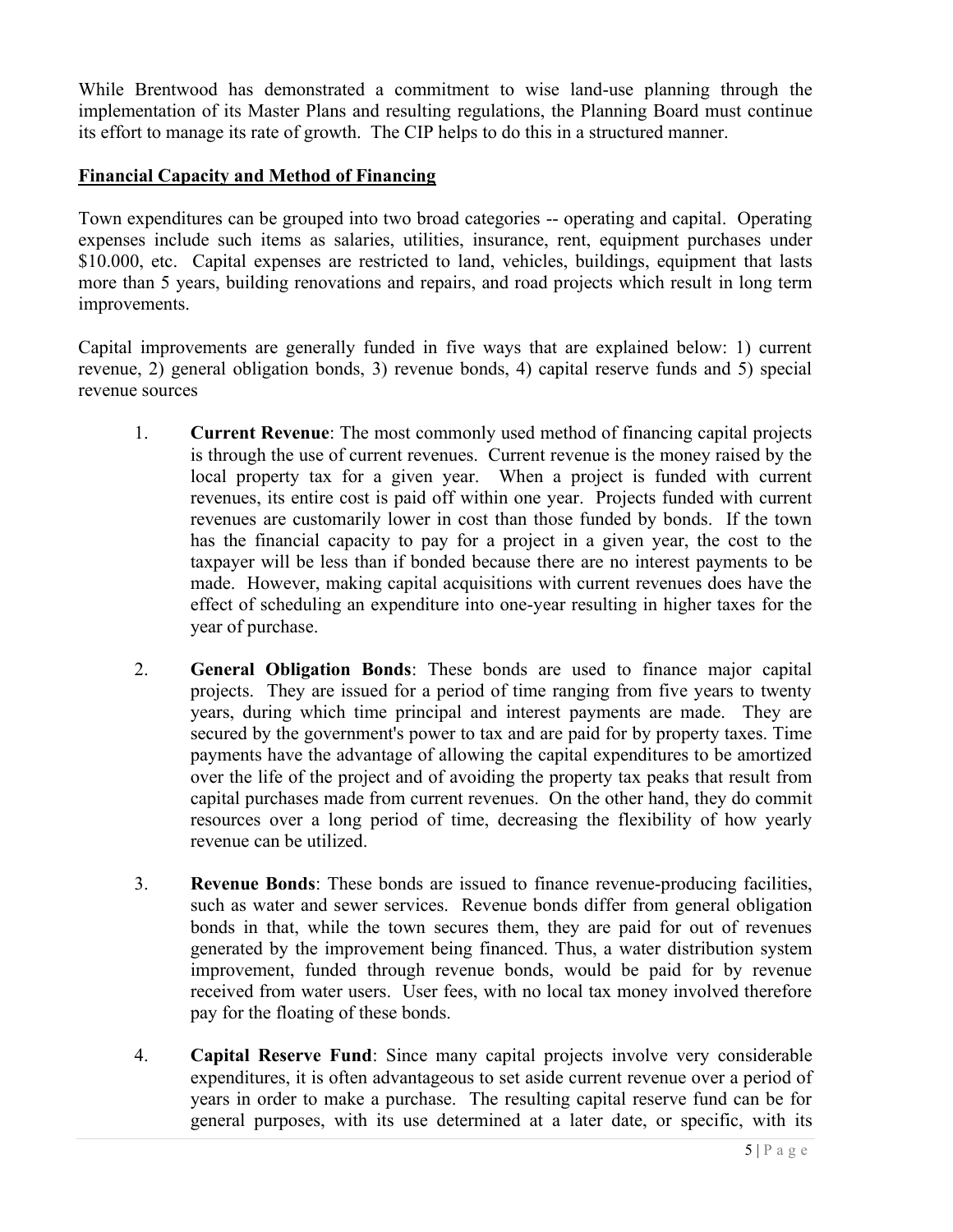purpose set out initially. One obvious advantage of a capital reserve fund is that the major acquisition can be made without the need to go into the bond market and without making interest payments. With capital reserve funds, monies are "removed" from the town's budget in the year in which the money is appropriated, not in the year in which the purchase is actually made.

5. **Special Revenue Sources**: This category includes projects financed by user fees, intergovernmental transfers, grants and gift/donations. Intergovernmental transfers, so-called, are highway aid from the NH Dept. of Public Works and Highways, the Environmental Protection Agency for sewer projects, the Dept. of Housing and Urban Development for community development projects, and the Dept. of the Treasury for general revenue sharing funds. These programs either provide an outright grant or provide matching funds to go with locally raised funds.

## III. **Proposed Capital Projects**

The primary goal of the Capital Improvements Program is to schedule the expenditures so that the peaks and valleys in the Town's annual tax rate are eliminated. The largest of expenditures are anticipated and scheduled, and smaller expenditures are worked in around them to create a steady or gradually increasing tax rate.

A goal or target expenditure level is set for each of the years in the project period. For a community that is growing slowly without substantial increases in its tax base from year to year, the sum of the cost of all the projects can be divided by the number of years in the plan to yield a flat expenditure rate. In this case, dividing the expenditures equally over the period would result in a higher tax burden in the earlier years of the plan and a lower burden in later years, as the taxable property increases.

In Brentwood's case, the department heads prioritized the projects; a project indicated as essential was scheduled first. Table 1, titled **Brentwood Capital Improvement Plan 2022 - 2027** shows anticipated capital projects for the next six years. The projects have been scheduled as submitted by the assorted departments with minimal adjustments made by the CIP committee in an effort to equalize capital expenditures over the six-year plan period.

Copies of the project request forms submitted by department heads that were used in the preparation of this document are on file in the Planning Board office. In order to better understand the projects, a brief description of each is presented below. Unless otherwise indicated, the projects were submitted as being funded with current revenues as described in the financing section above.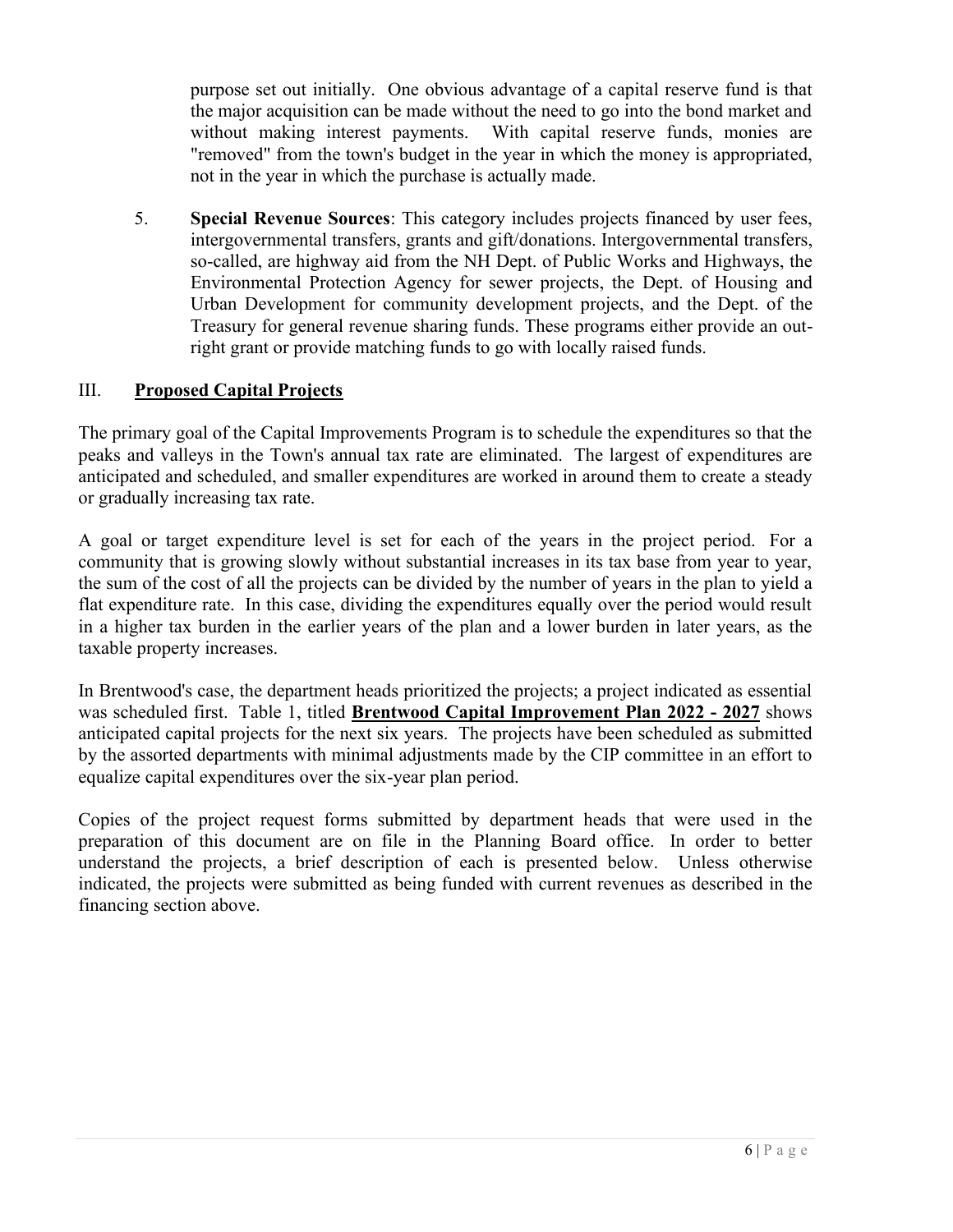#### **Table 1 - Brentwood Capital Improvements Program 2022-2027**

|                                      | 2022      | 2023      | 2024        | 2025        | 2026      | 2027     | Impact<br>Fees | Grants /<br>Reimbursements | <b>CRF</b> |
|--------------------------------------|-----------|-----------|-------------|-------------|-----------|----------|----------------|----------------------------|------------|
| <b>Board of Selectmen</b>            |           |           |             |             |           |          |                |                            |            |
| No Projects indicated                |           |           |             |             |           |          |                |                            |            |
| <b>Fire Department:</b>              |           |           |             |             |           |          | \$39,626       |                            |            |
| Replace ambulance                    |           | \$330,000 |             |             |           |          |                |                            | \$183,874  |
| Aerial firefighting apparatus        |           |           | \$1,000,000 |             |           |          |                | \$950,000                  |            |
| Bond payments for Fire Station       | \$103,275 | \$99,689  | \$95,939    | \$92,189    | \$88,439  | \$84,876 |                |                            |            |
| <b>Highway Department:</b>           |           |           |             |             |           |          |                |                            |            |
| Construct maintenance building       |           |           |             | \$480,000   |           |          |                |                            | \$317,000  |
| Replace 2001 Dump Truck              |           | \$176,550 |             |             |           |          |                |                            | \$121,652  |
| Replace 2006Dump Truck               |           |           | \$176,550   |             |           |          |                |                            |            |
| Replace 550 Pickup Truck             |           | \$80,000  |             |             |           |          |                |                            |            |
| Replace 3500 Pickup Truck            |           | \$80,000  |             |             |           |          |                |                            |            |
| <b>Mary E Bartlett Library:</b>      |           |           |             |             |           |          | \$35,678       |                            |            |
| Create new exterior assembly area    |           |           |             |             |           |          |                |                            |            |
| and add elevator                     | \$50,000  |           | \$150,000   |             |           |          |                |                            |            |
| <b>Police Department</b>             |           |           |             |             |           |          | \$9,570        |                            |            |
| <b>Construct New Facility</b>        |           |           |             | \$2,300,000 |           |          |                |                            | \$83,847   |
| <b>Recreation Department:</b>        |           |           |             |             |           |          | \$62,253       |                            |            |
| Outdoor stage                        |           | \$20,000  |             |             |           |          |                |                            |            |
| Lighting at the upper softball field |           |           |             | \$75,000    |           |          |                |                            |            |
| Purchase an additional van           |           | \$25,000  |             |             |           |          |                |                            |            |
| Finish the Rec Center basement       |           |           |             |             | \$30,000  |          |                |                            |            |
|                                      |           |           |             |             |           |          |                |                            |            |
|                                      |           |           |             |             |           |          |                |                            |            |
|                                      |           |           |             |             |           |          |                |                            |            |
| Total expenditures:                  | \$153,275 | \$811,239 | 1,422,489   | \$2,947,189 | \$118,439 | \$84,876 |                |                            |            |
| Minus Grants/CRF/ etc.               | \$0       | \$305,526 | \$950,000   | \$400,847   |           |          |                |                            |            |
| Minus Impact Fee Funds               | \$0       | \$39,626  | \$35,678    | \$9,570     | \$0       |          |                |                            |            |
| Minus Impact Fee Funds               |           |           |             | \$62,253    |           |          |                |                            |            |
| <b>Total Anticipated Revenue:</b>    | \$0       | \$345,152 | \$985,678   | \$472,670   | \$0       |          |                |                            |            |
| Total needed to be raised by taxes   | \$153,275 | \$466,087 | \$436,811   | \$2,474,519 | \$118,439 | \$84,876 |                |                            |            |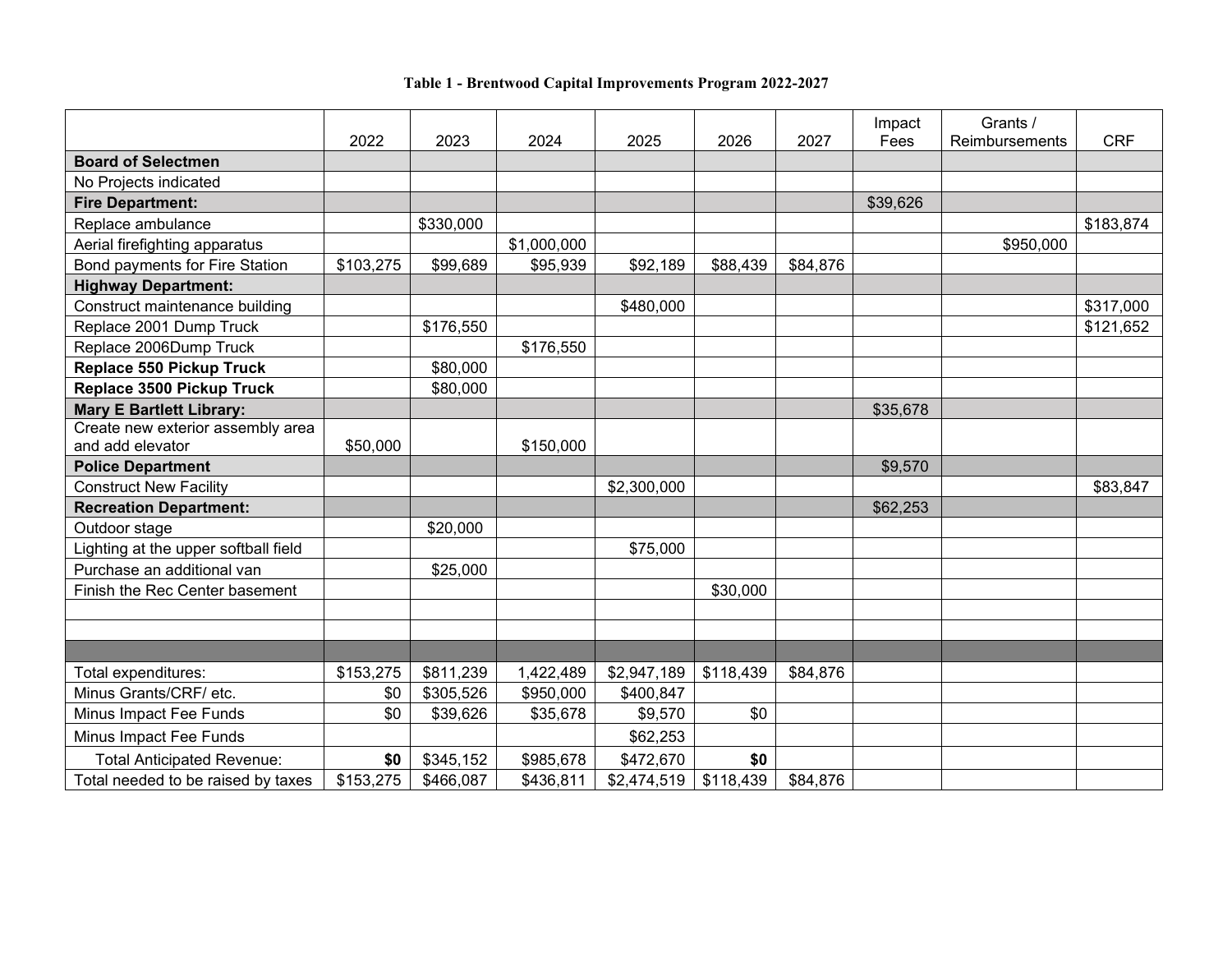## VI. Project Narratives

Requests for capital projects were solicited from each of Brentwood's departments in an effort to determine the level of capital expenditure for the next six years. Each department was asked to provide a narrative description of the capital improvement, an estimated cost and an internal department ranking or priority statement if more than one project was submitted. This information is summarized below to act as supporting documentation of the projects listed on the Capital Improvements Program.

## **Highway Department**

The Highway Department has estimated that over the next six years they will replace a number of vehicles. that are nearing the end of their useful life. In addition, the department has been investigating the construction of a maintenance building for the Highway Department property on Middle Road. Investigative studies have determined that the maintenance facility will cost \$480,000. One 2001 dump truck and one 2006 dump truck need replacement. The cost for each of these is anticipated to be \$176,550. Finally, the department anticipates the need to replace one 550 series pick up truck and one 3500 series pick up truck in 2023 and 2024 respectively at a cost of \$80,000 for each vehicle.

## **Fire Department**

The Brentwood Fire Department submitted two projects for the CIP. The first is the replacement of the existing 2006 ambulance. The anticipated cost for this vehicle replacement is \$330,000 and there are existing ambulance funds to cover this project cost. The second project is the purchase of an aerial fire fighting apparatus that has combined pump capabilities as well. The anticipated cost of this equipment is \$1,000,000 but grant funding is available to cover 95% of the project cost leaving just \$50,000 as the Brentwood community cost. Finally, the last project listed for the Fire Department is the annual bond expense for the fire station construction. The Town is just over halfway through the repayment schedule that ends in 2030.

## **Mary E Bartlett Library**

The library has two projects for the CIP. They are being considered together. The first is for the construction of a new outdoor presentation area that will replace the existing area that has experienced deterioration with a concrete seating/presentation area as well as installing an elevator in the library building. The first \$50,000 dollars shown on the CIP is for an engineering study and the second anticipated cost of \$150,000 is expected to cover the cost of the new seating area and the elevator installation.

## **Police Department**

The Police Department has one project on the CIP and that is the construction of a new facility that would be located on the northern side of the parcel currently housing the Fire Station. Initial studies indicate that the cost of this new building will be \$2,300.000 for a 6,000 square foot structure. As shown on the CIP table there are both CRF and impact fee funds for this proposal. It is highly likely that a municipal bond will be acquired to finance the new Police Department facility over a term of twenty years much like the Town currently has for the fire station on